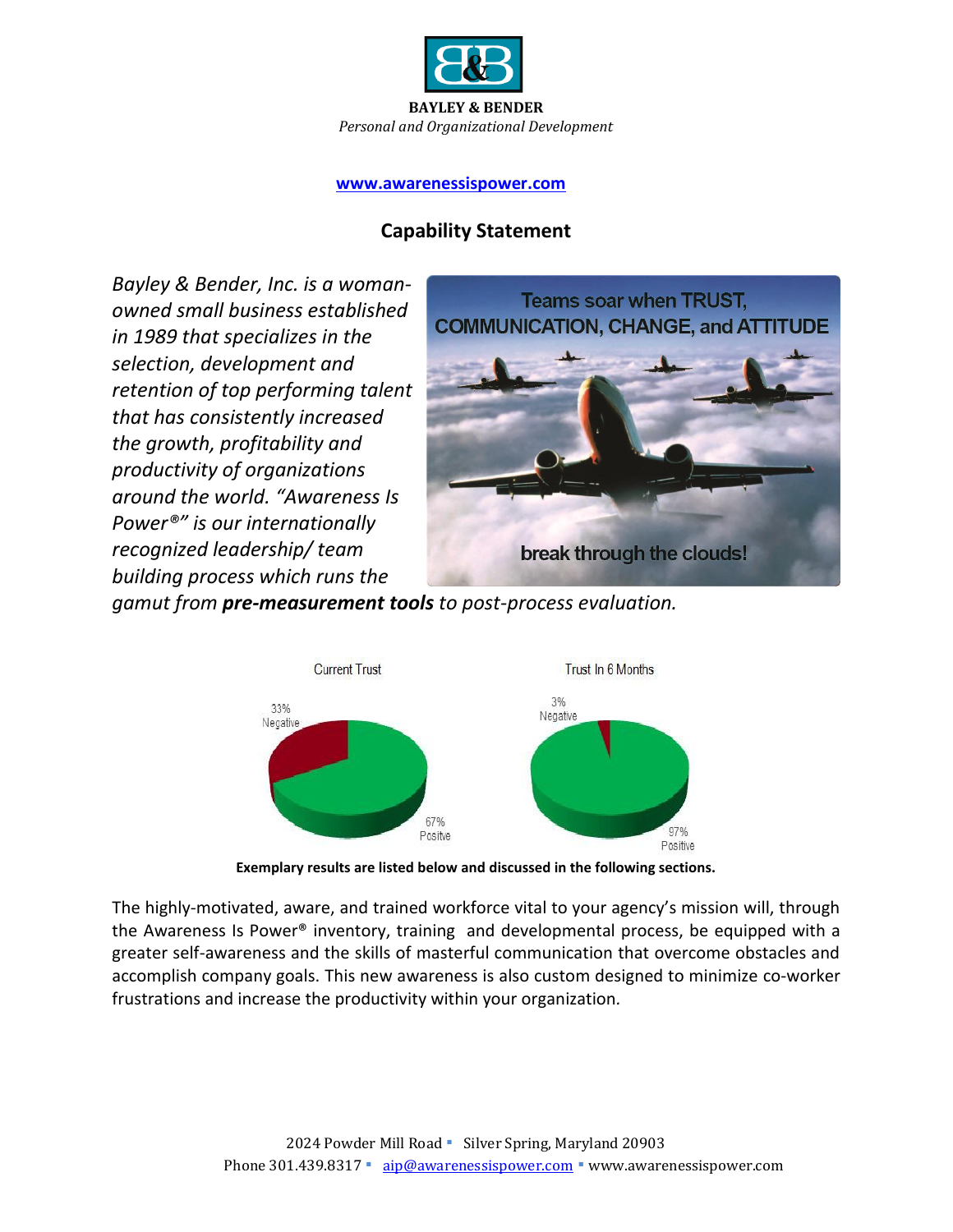

## **Exemplary Results**

### **Mentor Protégé Agreements with DOD – Team Building Seminar**

**VSTI & HP**

- ◆ 100% of the corporate strategic planning goals achieved
- ◆ 60% growth on a key DOD program to satisfy expanded requirements

### **DMG & Chenega Corporation**

- 22% increase in annual gross revenues
- All milestones were completed; reports were timely, accurate and complete. The mentor and protégé met and exceeded all
- Impacting 2500 global intelligence analysts other expectations of this MP agreement *These quantitative results are backed by quality client experiences, shared below.*

## *Success Story*

VSTI and the **Awareness Is Power®** Team Building Seminar as told by Dwayne Robinson, VSTI Former President/CEO

*The Executive Leadership Team (ELT) of VSTI participated in a 2-day offsite where all 10 members participated in the Awareness Is Power® Team Building Seminar. We integrated the seminar into our strategic planning session where we defined annual goals for the company and developed sub teams to define and execute the activities necessary to achieve corporate goals.*

*The seminar was particularly beneficial to our team. Team members learned about strengths, weaknesses, their styles and preferences and comfort levels. Each team member also gained new insights about their colleagues – which greatly improved the effectiveness of our communications. Because of improved communication and insights about each other, our team was able to achieve the annual strategic goals which were pivotal to our success.*

*Each year, the outcome of the strategic planning session was a formal strategic plan with many goals identified and associated completion dates. In this year, we were able to achieve 100% of the goals that were defined for the company.*

*For a DOD customer program in the intelligence community, we set and achieved a goal of nearly 60% growth to satisfy expanded requirements. Members of the ELT, recruiting, the VP, and the CTO worked well together through new learning to help* 

*achieve this important corporate goal. The expanded IT system today services over 2500 global intelligence analysts.*



*The company was also able to achieve the important goal of CMMI Level 3 certification as an outcome of the improved learning at the seminar. Many team members and employees were organized into groups to define and document engineering processes that were eventually certified. This accomplishment enabled the company to qualify for larger federal contracts that required this certification to respond and perform under contract.*

*Having key members of the company executive leadership team attend the Awareness Is Power® Seminar contributed to substantial growth at VSTI. Largely because the team was able to work better together to execute goals based on new understandings about each members work style and communication preferences. As companies achieve growth, degraded communications can create significant breakdowns and obstacles to success. This seminar would be beneficial to any company that seeks to achieve growth and to develop effective internal and external communications.*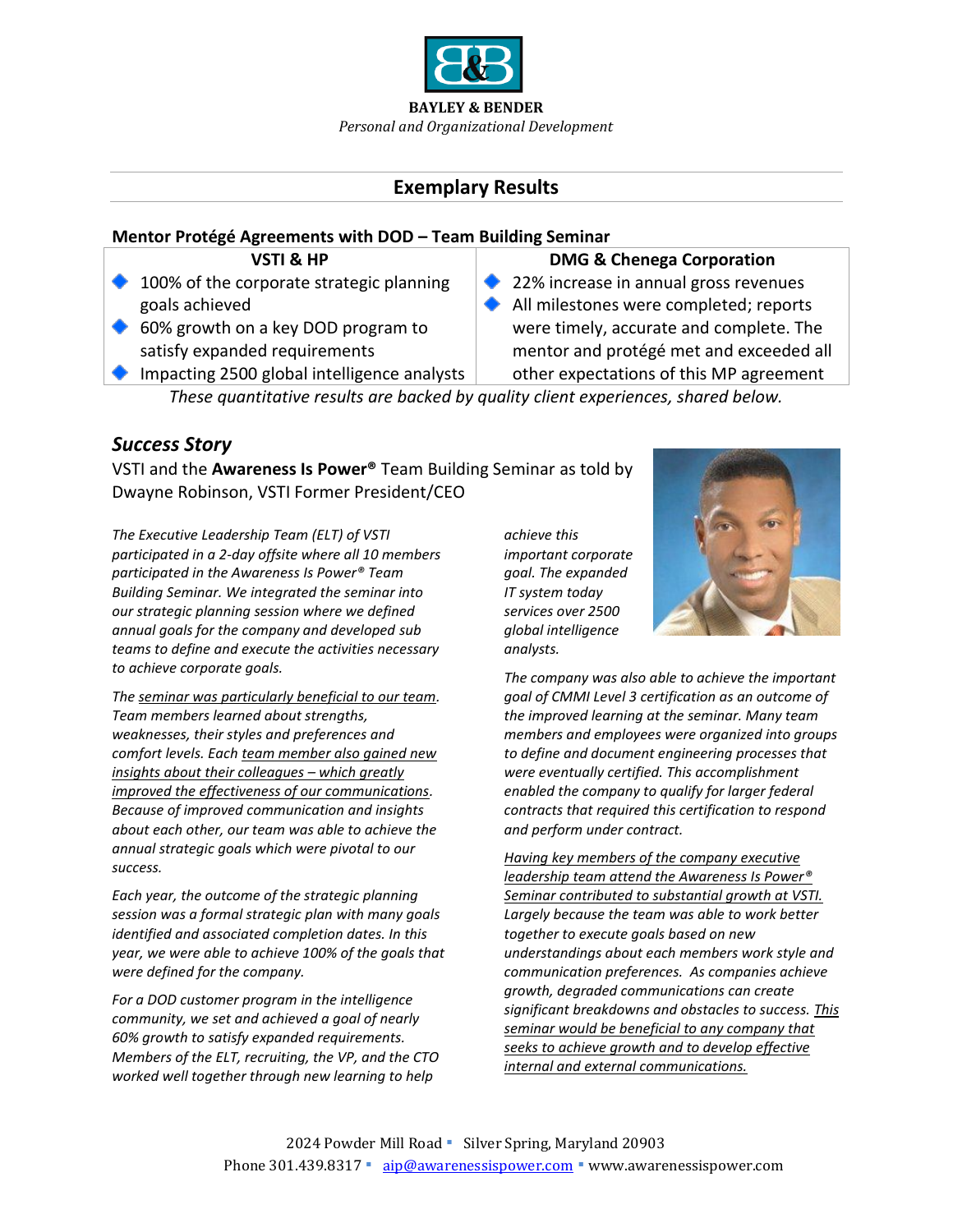



## *Success Story*

DMG & the **Awareness Is Power®** Team Building Seminar as told by **Matthew L. Markley,** Director, Tng & Ops Division T&IS SBU, Chenega Corporation

*As part of our Mentor-Protégé relationship, senior leaders from the mentor and protégé participated in the* 

*Awareness Is Power® Team Building Seminar. The Seminar was facilitated by Ms. Pat Bender of Bayley & Bender, Inc. The training and discussions that followed were instrumental in hiring, developing and retaining key personnel. The Protégé was able to integrate this set of strategic actions into their daily business activities allowing them to better support and achieve corporate goals.*

*The seminar benefited our team. Each team member learned about their strengths, weaknesses, leadership styles, management preferences and stress comfort levels. They also gained insights about their colleagues – which greatly improved the effectiveness of our internal team communications through a core understanding. As a result of our improved communications with each other, our team realized tangible benefits when working together, better appreciation for each other's opinions and* 

*course of direction as well as practical verbal and email communications.*

*The protégé was able to work together and achieve the important goal of CMMI Level 2 certification. Many team members and employees were organized into groups to define and document service delivery processes that were approved and certified. This certification enables the company to qualify for larger federal solicitations as a prime and as a subcontractor.*

*Having key members of the company leadership team attend the Awareness Is Power® Seminar contributed to the success at DMG Federal. The DMG team was able to work better together to establish, refine, and execute actionable steps and achieve company goals based on the understandings about each members work style and communication preferences. As companies achieve growth, ineffective communication may create significant breakdowns and obstacles to success. The Awareness is Power® Seminar can be beneficial to any company that seeks to achieve growth through effective internal and external communications.*

## *Success Story*

IBM Corporation and the **Awareness Is Power®** Training as told by an IBM 26 year veteran Global Client Experienced Team Leader

| <b>Team Building Process</b>                                                 |
|------------------------------------------------------------------------------|
| ← 67% lack of trust to 97% trust within 6 months                             |
| <b>Leadership Excellence Process</b>                                         |
| Raised global satisfaction by 3%                                             |
| Reduced dissatisfaction by 2%                                                |
| ◆ Increased difference between global satisfaction and dissatisfaction by 5% |
| • Closed 25% of the gap to best practices                                    |

*I achieved a professional goal to raise the visibility of the Client Experience program within the Sales & Delivery teams for my business. I recalibrated my team goals to achieve 25% of our gap to the industry "best practices" in Client Satisfaction. From a corporate viewpoint we've raised our satisfaction up 3 percentage points, and reduced*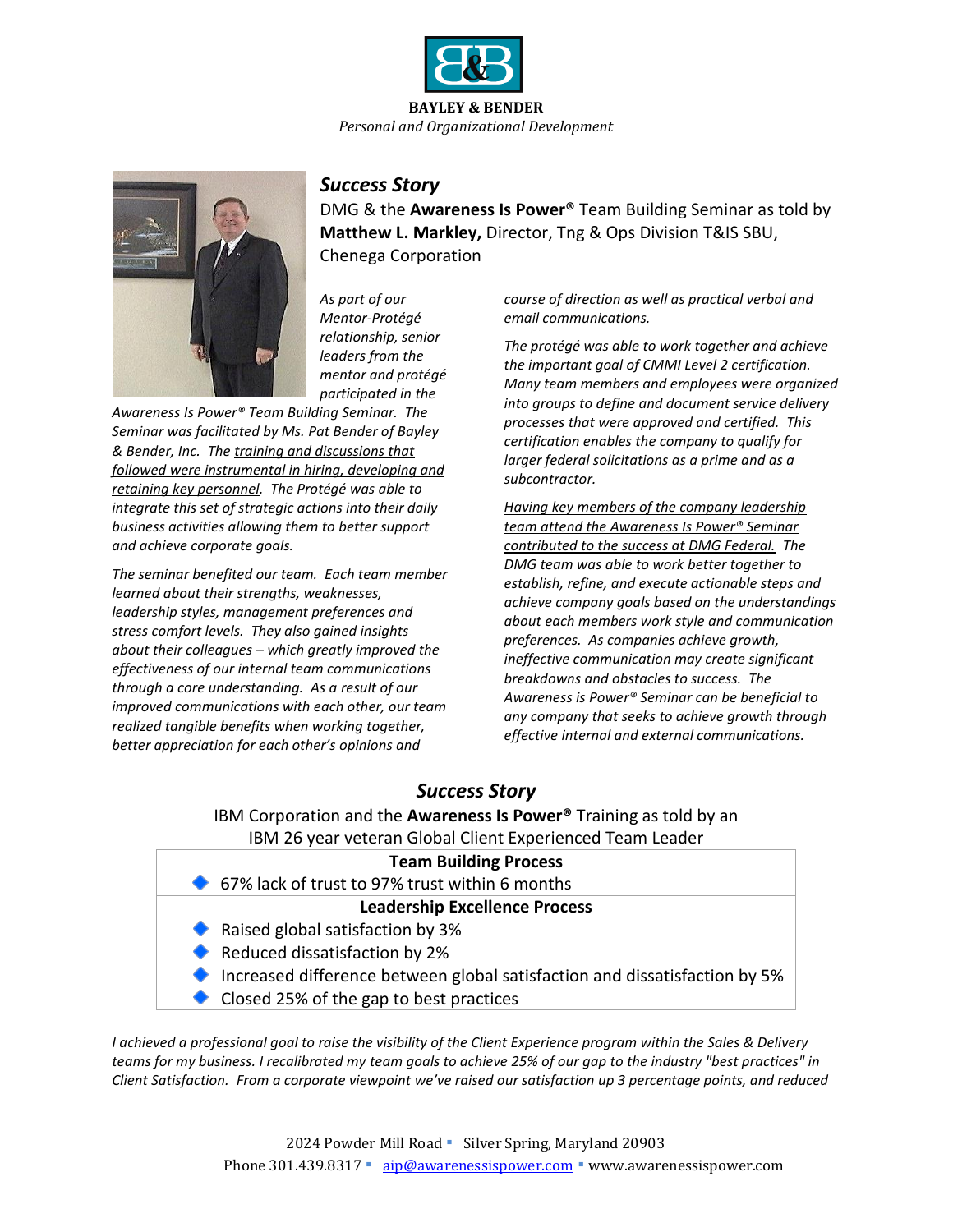

**BAYLEY & BENDER** *Personal and Organizational Development*

*the volume of global dissatisfaction by 2 percentage points. The latter is an enormous achievement - one client with a negative experience usually spreads their condemnation to 5 colleagues.*

*From a personal viewpoint, the three things I got from the seminar were:*

*1) Goal setting is essential at every phase of one's career. I think a level of maturity in one's position can lead to a level of complacency. I was experiencing that, and the seminar refreshed my understanding of "energized" goal setting. While everyone THINKS they understand goal setting, few of us execute, and even fewer of us hold ourselves accountable for our success in executing.*

*2) Understanding one's own style (using tools like Awareness Is Power®) and that of others can accelerate your accomplishment of goals. This goes to how I was able to put meaningful actions in place for personal and professional goals to be met. Brainstorming about what my style is, and what could really "jangle my chimes" positive and negative - allowed me to contain and control the situations with colleagues and put together meaningful reward systems for my team and myself. Knowing one critical colleague was a "high D" allowed me to suggest meetings which were coupled with a form of physical activity and competitive goal out there.* 

*3) Negative self talk is a major impediment to even the most senior, competent and professional team member. We are encouraged by media, peers, and our own "tapes in our head" to listen to (best case) self deprecating and (worst case) corrosive self talk. While I felt foolish at the start of this behavior, I did practice the "positive" mantras in the morning and throughout the day. It seemed to gain traction as the days progressed. Confession time, I sometimes laughed at myself doing it, but kept at it. Eventually, I would say that it really did make the difference in how I faced the professional and personal challenges I met.*

# **How Do We Accomplish These Results? Bayley and Bender Innovations**

**Leadership Development – Awareness Is Power® - A customized process from start to finish**  offers dramatic improvement of performance and output for every employee. Participants will:

- Develop a greater awareness of themselves and others. By knowing each other's strengths, limitations and values, they will learn how to best perform and problem solve as a team.
- ◆ Learn how to lead from both the head and the heart whatever their level in the organization.
- ◆ Learn how to manage stress, tension and negative emotions and understand how these qualities impact others.
- Learn how to incorporate emotions to enhance decisions, achieve goals, and influence others.
- $\blacklozenge$  Be provided with a series of personal assessments and diagnostic evaluations, information that is both a science and an art, measuring interaction within a dynamic business setting.
- ◆ Develop an understanding of personal needs as well as those of their team members.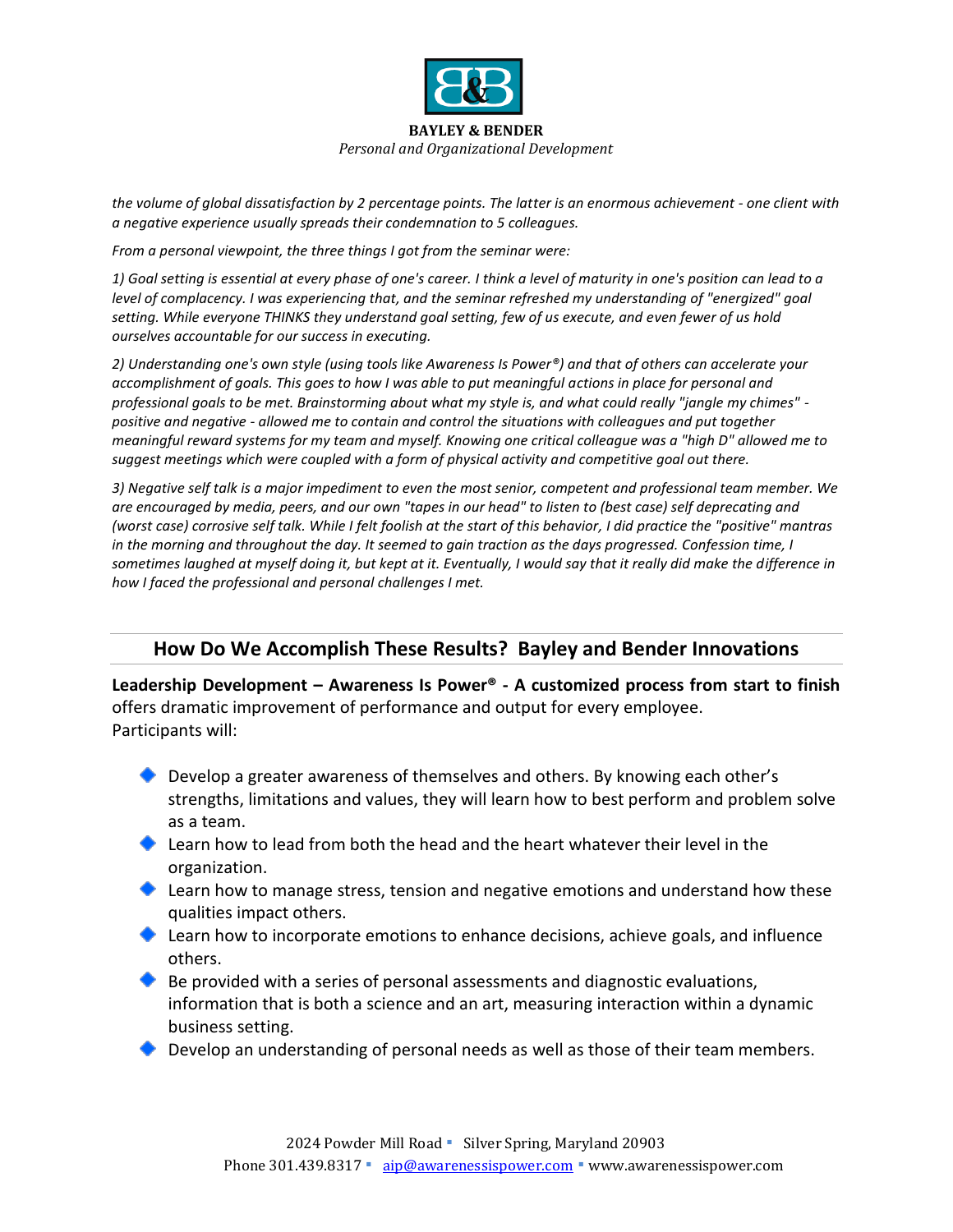

**Team Building - Awareness Is Power® involves crafting teams that operate at maximum efficiency and effectiveness,** by utilizing a unique process that allows you to:

- $\blacklozenge$  Identify challenges and obstacles within your teams/agency
- Assess and diagnose how and why a person does what they do
- $\blacklozenge$  Help select the best people for each team
- ◆ Teach employees how to do more with less and have greater flexibility and job enrichment
- Empower your team to work more effectively with one another by giving them the insight to identify their own issues, goals and objectives and the ability to understand others.
- Understand what they and their team members need, how they define things, how they communicate effectively, how they work together and what motivates them and their team members

Achieve **World-Class Selling** through **Excellence in Business Development** - Awareness Is Power® - A customized process teaching Business Developers to identify and understand customers' behavioral styles in order to dramatically improve performance and results. Participants will:

- ◆ Develop a greater awareness of themselves and others. They will understand their own unique behavioral style.
- By knowing each other's strengths, limitations and values, they will learn how to best develop business.
- ◆ Learn to put all elements together so they can become world-class business developers.
- Take the natural talent they have and combine it with new skills that will make them even better at sales than they have ever been before.
- ◆ Learn how to identify and sell to customers' different behavioral styles.
- ◆ Discover the top secrets to being the best salesperson in the world.
- **Master how to sell with heart.**
- $\bullet$  Be empowered to pass the heart test in a heartbeat.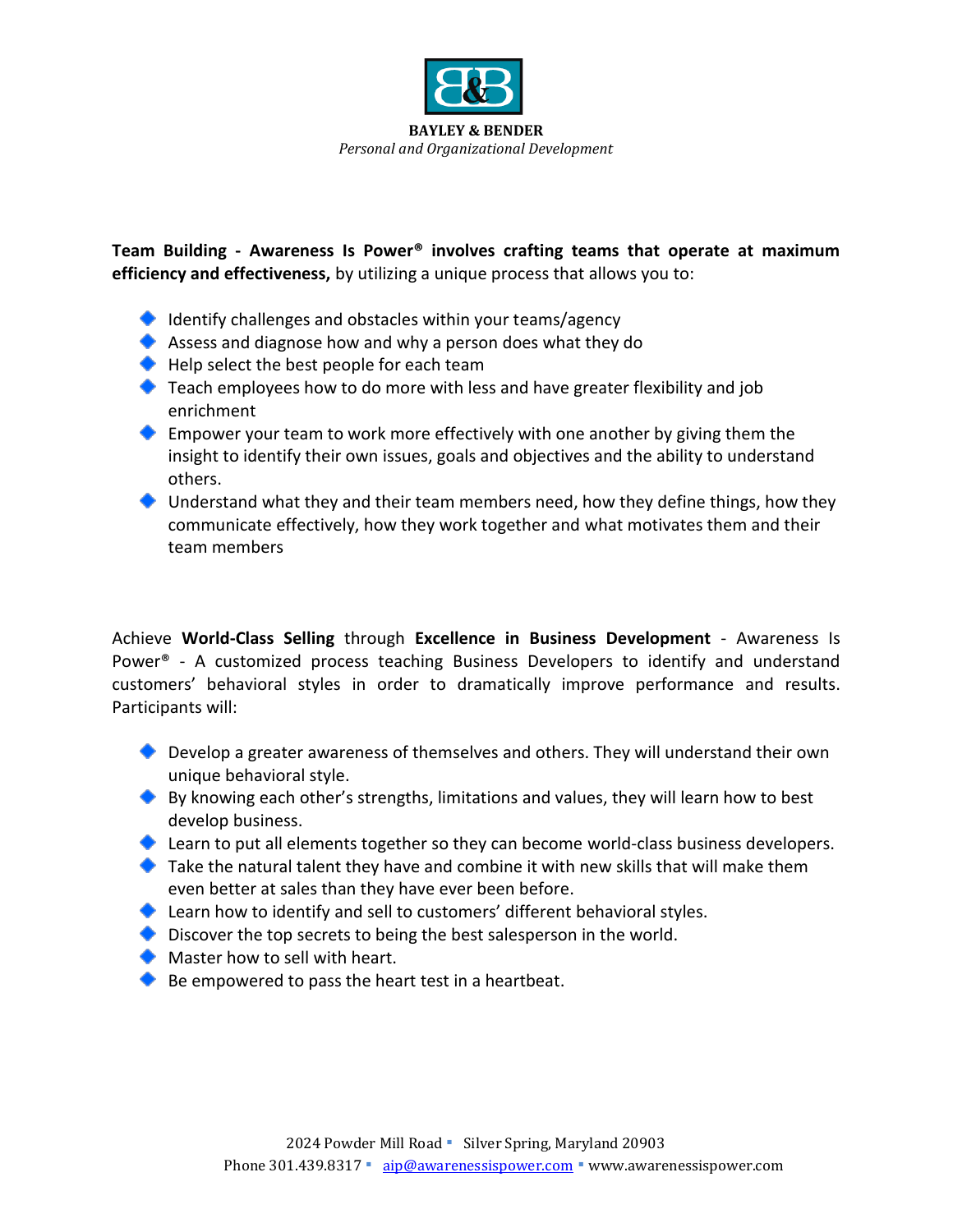

## **Other Bayley & Bender Capabilities**

### **Coaching**

This personal, one on one relationship with a coach and a mentor delivers measurable results. The goal is to keep the protégé focused on succeeding in both his or her personal life as well as professional career.

### **Career Choices**

If you could have your own Crystal Ball and it told you all about yourself, your own unique talents, the things you need in life to make you happy, a way to find the perfect job for you, would that be of value to you? If so......attend the Ca**reer Choices Seminar!**

And with your own Crystal Ball discover...

- ◆ Ways to Improve Your Oral Communication and Listening Skills
- ◆ How to Problem Solve a Variety of Situations Successfully
- ◆ Creative Thinking Methods to Motivate You to Reach New Goals
- Successful Interpersonal Skills & Negotiation Skills
- **◆** The Secret Traits of Leadership
- Your Job Indicator that will list the jobs that are best suited for your behavioral style and you will uncover the ultimate environment for Career Success for you!

### **Pre-Hire, Hiring & Retention**

Your agency's success begins and ends with the selection of employees who are right for the job. Far too often, agencies hire the wrong people and spend countless hours and thousands of dollars in office and field training only to discover the person is not cut out for the position. Bayley & Bender partners with you, using a series of comprehensive narrative assessments so you can identify top performers before you hire them.